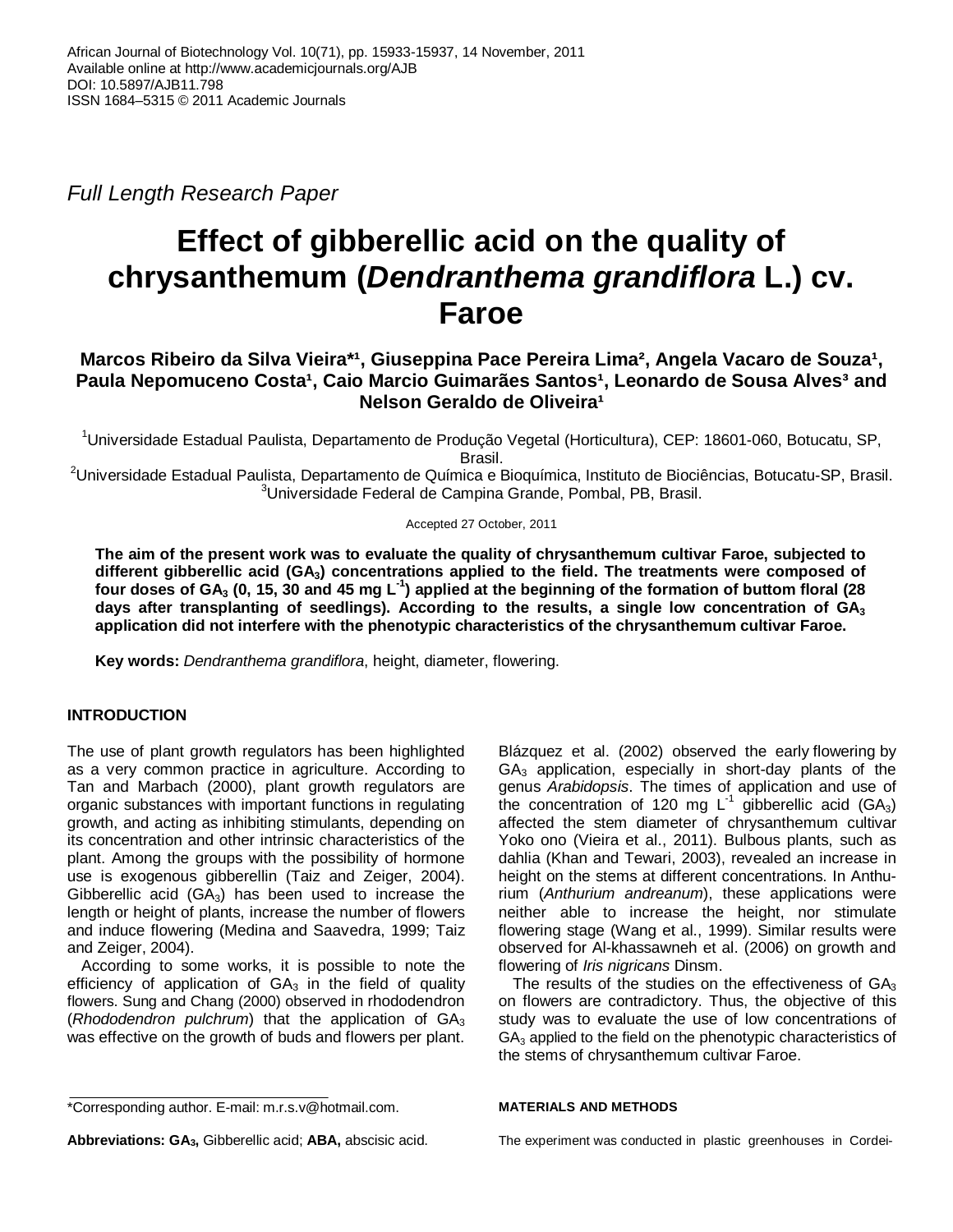

**Figure 1.** Formation of floral buttom.

rópolis, São Paulo, Brazil (22° 28' 55'' S, 47° 27' 24'' W). Medium sized seedlings of chrysanthemum (Dendranthema grandiflora Tzvelev) cultivar Faroe were used and were characterized by dichotomous leaves with alternate disposition on the stem, and a globular inflorescence formed by small white petals, but not visible internal disk flowers. In the cultivation conditions of Cordeirópolis, plants were cultivated for 7½ weeks for flower induction.

The experimental design was randomized blocks, each containing four plots. Treatments were composed of four doses (0, 15, 30 and 45 mg  $L^{-1}$ ) of GA<sub>3</sub> (Pro-Gibb<sup>®</sup> - 10%, Valent). GA<sub>3</sub> was applied at the beginning of flower bud formation (28 days after transplanting of seedlings). Plants (stems) were sprayed in the morning with 100 ml of each concentration for each treatment (Figure 1). Experiments were carried out on 40 plants for each treatment (cultivated at a density of 64 plants/ $m^2$ ) with four replicates, after which plants on the borders were discarded. In all the treatments, 30 ml/100 L<sup>-1</sup> of a non-ionic surfactant (Extravon<sup>®</sup>, Syngenta Agro S/A) was used to improve wetting, and spray distribution was added. The apparatus used for  $GA_3$  application was a CO<sub>2</sub> backpack tank equipped with a sprayer nozzle-shaped fan.

The flowers were harvested at approximately 95% of ligules expanded (Figure 2). Immediately after harvest, the height and stem diameter were analyzed, and the flower diameter, ligule length, number of flowers and reaction time (induction of flowering) of the 12 stems were identified within each parcel of each treatment. To measure the height of the stem, we used a tape made in inches, and a caliper reading of stem diameter. The parameters, flower diameter and length of ligule, were measured by a ruler in centimetre, and the number of flowers and reaction time (induction of flowering) was measured by counting the days after transplanting of seedlings.

Analysis of variance was performed to detect differences between treatment means, which were separated by Tukey's test (P < 0.05) using SAS software.

### **RESULTS AND DISCUSSION**

According to Table 1, no significant effect was

observed for the different concentrations of  $GA<sub>3</sub>$  on the phenotypic characteristics of stems of chrysanthemum cultivar Faroe. One factor that may not have contributed to stem height is the time of application. Since the plants were sprayed at a time not earlier than 28 days after transplanting of the seedlings, it did not differ between treatments after harvest (86 days), with an average height of 113.06 cm. According to Grzesil (1989),  $GA_3$ application in order to stretch the stem may be more related to the time of application than the product concentration. Schmidt et al. (2003) observed in chrysanthemum cultivar Viking that when applications were made early, the effect on final height of the stems was even more pronounced with the use of lower concentrations.

Besides the time of application, the type of gibberellin can be more active in a plant than in another (Taiz and Zeiger, 2004), as well as the concentration used and the number of applications (Mielke, 2005). In Better rose, an application of  $GA_3$  at concentrations of 10 to 100 mg  $L^1$ increased the stem height and weight of fresh cut flowers (Castro, 1998). In Hemerocallis hybrid 'Graziela Barroso', the results indicated that the optimal number of applications went up twice, differing statistically from all other applications (Ottmann, 2006). The balance between the hormones is a factor that can determine the effectiveness of a hormone alone or when grouped. Taiz and Zeiger (2004) assumed that the increase in plant height can be attributed to auxin because it can induce the synthesis of gibberellins and vice versa, and can also cause cell elongation. Tawar et al. (2003) noted an increase in the stem height of Gladiolus 'Jester', with applications of  $GA<sub>3</sub>$  (100, 150, 200 and 250 mg  $L<sup>-1</sup>$ ), indole-3-acetic acid  $(IAA, 100$  and 250 mg L<sup>1</sup>) and  $N^6$  benzyl adenine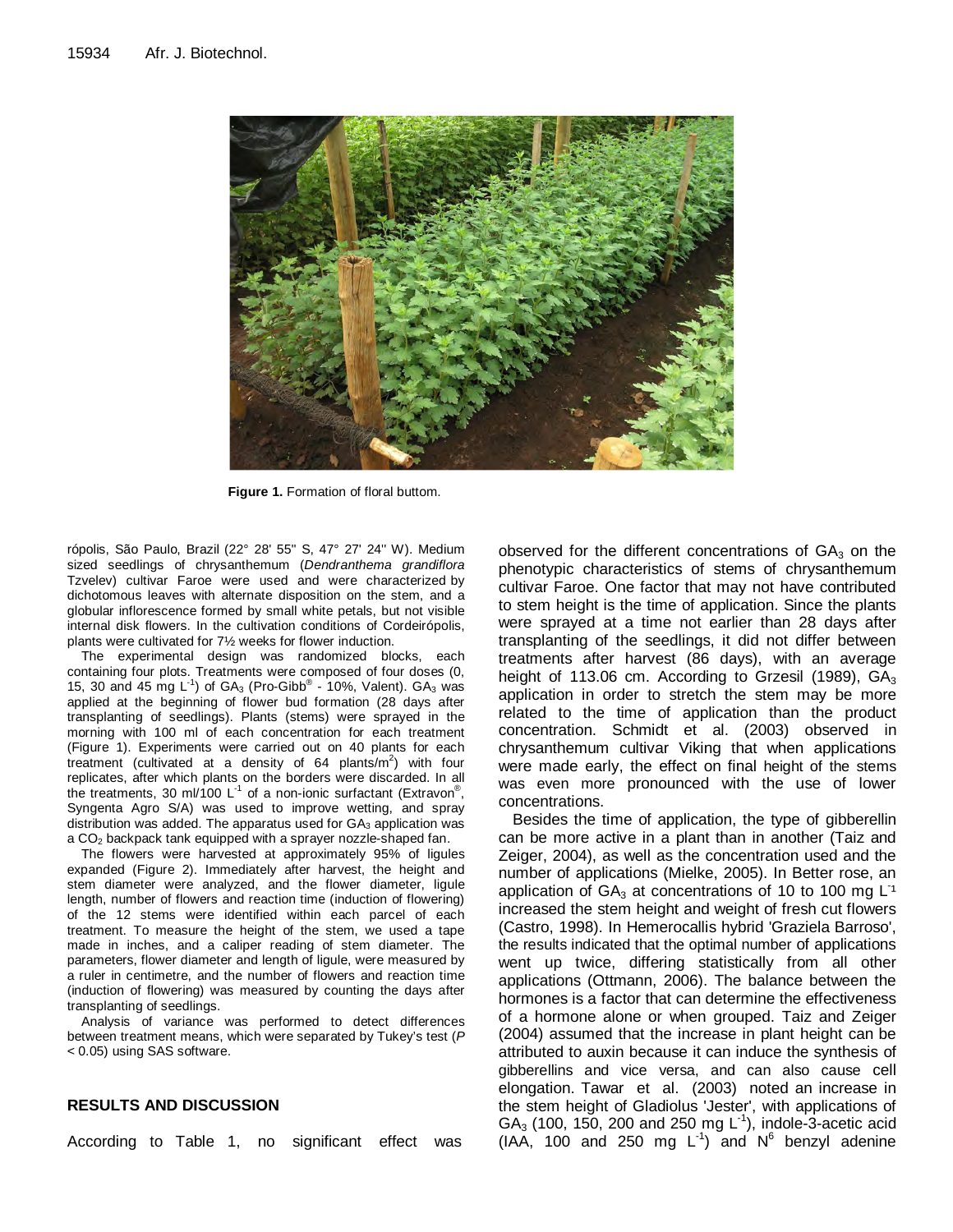

**Figure 2.** Harvest of chrysanthemum Faroe.

| $GA_3$ (mg $L^{-1}$ ) | <b>Fenometric parameter</b> |              |                      |                   |                   |                          |
|-----------------------|-----------------------------|--------------|----------------------|-------------------|-------------------|--------------------------|
|                       | Ah (cm)                     | $Dh$ (cm)    | $Df$ (cm)            | $Cl$ (cm)         | Nf                | Cc (days)                |
| 0                     | $112.57^{\text{a}}$         | $0.5136^{a}$ | $4.973^{a}$          | $1.15^a$          | 16.0 <sup>a</sup> | 53 <sup>a</sup>          |
| 15                    | $112.96^a$                  | $0.5138^{a}$ | 4.962 <sup>a</sup>   | $1.15^a$          | 16.0 <sup>a</sup> | 53 <sup>a</sup>          |
| 30                    | $113.25^{\circ}$            | $0.5133^{a}$ | $4.974$ <sup>a</sup> | 1.16 <sup>a</sup> | 15.0 <sup>a</sup> | 53 <sup>a</sup>          |
| 45                    | $113.48^{a}$                | $0.5171^a$   | $4.973^{a}$          | $1.15^a$          | 16.0 <sup>a</sup> | 53 <sup>a</sup>          |
| Mean                  | 113.06                      | 0.514        | 4.973                | 1.15              | 15.75             | 53                       |
| $CV\%$                | 4.86                        | 6.43         | 5.06                 | 4.71              | 5.89              | $\overline{\phantom{0}}$ |

**Table 1.** Phenotypic characteristics of chrysanthemum Faroe in response to the applied gibberellic acid (GA3) in the field; Cordeirópolis (SP), 2007.

Ah, stem height; Dh, stem diameter; Df, flower diameter; Cl, ligule length; Nf, number of flower; Cc, induction flower. Means followed by same column do not differ by Tukey's test (0.05%).

(BA, 50 and 100 mg  $L^{-1}$ ), and found that this increase followed the concentration of the respective plant growth regulators. However, high concentrations may also cause an increase in height, which can compromise the product at the time of distri-bution (Khan and Tewari, 2003).

In this study, a comparison of the control with the other treatments showed no change in stem diameter, with an average of 0.514 cm; although, the study of Gulewska-Kulikowski et al. (2000) was conditioned upon the exogenous application of gibberellin beyond the structure, the site of action and the sensitivity of the target organ. This means that the role played by gibberellins in the control of phase change is complex, varying among species and involving interactions with other factors (Taiz and Zeiger, 2004). Schmidt et al.

(2003), working with chrysanthemum cultivar Viking in a concentration of 200 mg  $L^{-1}$ , reported that applications made for the fourth week after planting showed minor changes, while for applications made in the second week, there was no change in the diameter of the stem. Analyzing the diameter of the flower with a mean of 4.97 cm, this characteristic was not significantly influenced by concentrations of GA<sub>3</sub>. This response referred to the slow growth of chrysanthemum flower disk Faroe, since there were no differences in the length of ligules, averaging 1.15 cm.

However, Bellé et al. (2006) working with the chrysanthemum cultivar Gompier observed small differences in the reduction of flower diameter. According to the same author, this reduction was not higher, because some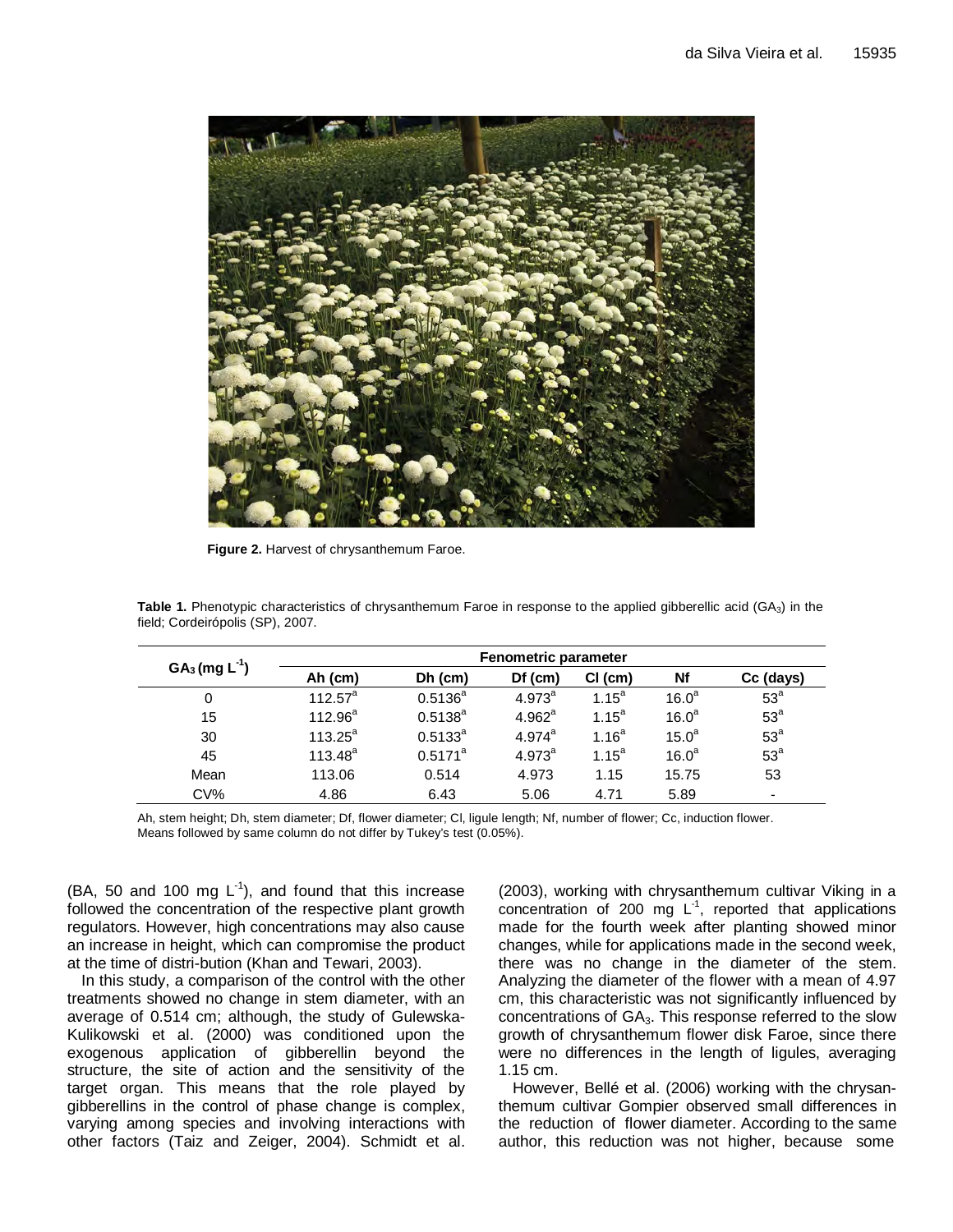concentrations of  $GA_3$  were applied, at most, twice. This situation of minimal differences in flower diameter in response to  $GA_3$  and control photoperiod was also observed by Mello (2003).

In the literature, we observed that  $GA<sub>3</sub>$  generally caused an increase in the number of flower buds or the number of flowers or inflorescences. Contrary to the results of this work, where the average value found in chrysanthemum cultivar Faroe was 15.75 buds per stem, there was no significant difference between treatments. In podophylum Syngonium Schott 'White Butterfly' treated with  $GA_3$  (0, 10, 20, 40 and 80 mg  $L^{-1}$ ), the best average number of flowers per plant (2.4) occurred in the treatment with 80 mg  $L^{-1}$ , when compared to the control treatment (Henny et al., 1999). However, a lower value was found in Hemerocallis hybrida 'Graziela Barroso' in the third application of  $GA<sub>3</sub>$ , which produced 2.93 buds per plant (Ottmann, 2006). In strawberry (Fragaria x ananassa Duch. cultivars Seascape, Laguna and Camarosa) sub-jected to three concentrations of  $GA<sub>3</sub>$  (0, 50 and 200 mg  $L^{-1}$ ), the best result for the number of flower buds and open flowers was found in the concentration of 50 mg  $L^{-1}$  GA<sub>3</sub> in cultivar Seascape (Paroussi et al., 2002). In gerbera (Gerbera jamesonii), there was an increase in the number of flowers per plant through the application of  $GA<sub>3</sub>$  at concentrations of 50 and 100 mg  $L^{-1}$  (Nair et al., 2002).

Dedranthema Tzevelev grandiflora 'Viking' (cut chrysanthemum / short-day plant) under four application times (2, 4, 8 and 10 weeks after the experimental period in summer / autumn), and  $GA<sub>3</sub>$  (0, 100, 200 and 300 mg L<sup>-1</sup>) showed no significant difference between the concentrations of  $GA_3$  to the number of flowers (Schmidt et al., 2003). These controversial results corroborate the assertion quoted earlier that the effect of a growth-regulating substance depends on the concentration, number and timing of application; although, the stage of plant growth and species or the cultivar treated also depends on environmental factors (Pereira and Adams, 1996).

According to Rodrigues and Leite (2004), environmental conditions affect the biosynthesis of gibberellins, and their occurrence in long days usually increased production of gibberellins than in short days. Moreover, the difference between daytime and nighttime temperatures may influence the levels of endogenous gibberellin (Thingnaes et al., 2003).

The cut chrysanthemum Faroe precocity was not obtained in the different treatments (0, 15, 30 and 45 mg L<sup>-1</sup>). Under the conditions of Cordeirópolis (SP), it was observed that the reaction time (induction to flowering) to harvest was 53 days (7.5 weeks) on average. These results suggest that the regulation of flowering may be associated with specific GAs, but they do not prove that GA is the hypothetical flowering hormone. In fact, a certain level of GA is probably required for flowering and initiation of flower stalks in some species, but other routes are also needed so that this event occurs (Taiz

and Zeiger, 2004). Several studies have confirmed the earliness of flowering by  $GA_3$  application. In the cyclamen, Concerto Scarlet 'Caruso' ® at a concentration of 45 mg  $L^{-1}$  was the one with the larger plant precocity (Mielke, 2005). The application of  $GA<sub>3</sub>$  also accelerated flowering in x Limonium 'Misty Blue' when compared to the control, giving a higher percentage between 8 and 12.6% as compared to untreated plants (Garner and Armitage, 1996). Kamuro et al. (2001) studied the effect of a single application of  $GA_3$  and abscisic acid in various proportions in the flowering plants of spinach, a long-day plant (LDP) in non-inductive periods (shorter days), and the best results for flowering (70 to 100%) were found in the proportions of 1: 5 mg  $L^{-1}$  and 5: 5 mg  $L^{-1}$  ABA/GA<sub>3</sub>.

A model that has been postulated in this study shows that the flowering process would be regulated by several molecules, including gibberellins, cytokinins, sucrose and polyamines (Bewley et al., 2000). Moreover, Bernier et al. (1993) assumed that the mineral nutrition and water stress may play a secondary role in floral induction.

## **Conclusions**

The use of low concentrations of 0, 15, 30 and 45 mg  $L^{-1}$ gibberellic acid  $(GA_3)$  in a single application had no interference with the phenotypic characteristics of the stems of chrysanthemum cultivar Faroe, demonstrating the low action of gibberellin applied in the field.

#### **REFERENCES**

- Al-Khassawneh NM, Karma NS, Civil RA (2006). Growth and flowering of black Iris (Iris nigricans Dinsm.) following treatment with plant growth regulators: Amsterdam. Sci. Horticult. 107: 187-193.
- Bellé RA, Hempel FD, McCormick S, Zambryski P (2007). Gibberellc acid and short Day interrupted in cut chrysanthemum (Dendranthema grandiflora, Tzvelev, "Gompier Chá") Ciência Rural, Santa Maria. 37(2).
- Bewley JD, Hempel FD, McCormick S, Zambryski P (2000). Reproductive development. In: Buchanan BB, Gruissem W, Jones RL. Maryland: Buchanan BB, Gruissem W, Jones RL, Biochem. Mol. Biol. Plants. 988: 1043.
- Blásquez MA, Trénor M, Weigel D (2002). Independent control of gibberellin biosintesis and flowering time by the circadian clock in Arabidopsis. Bethesda, Plant Physiol.130: 1771-1775.
- Castro PRC (1998). Utilização de reguladores vegetais na fruticultura, na olericultura e em plantas ornamentais. Série produtor Rural, Ed. especial, Piracicaba: ESALQ- Divisão de Biblioteca e Documentação. pp. 81-84.
- Chang YS, Sung FH (2000). Effects of gibberellic acid and dormancybreaking chemicals on flower development of Rhododendron pulchrum Sweet and R. scabrum Don. Amsterdam, Sci. Horticult. 83: 331-337.
- Garner MJ, Armitage AM (1996). Gibberellin applications influences the scheduling and flowering of Limonium x 'Misty Blue'. Alexandria. Hortscience, 2: 247-248.
- Grzesik M (1989). Factors influencing the effectiveness of growth regulators in nursery production. Wageningen, Acta Horticult. 251: 371-375.
- Gulewska-Kulikowska H, Majewska M, Kopcewicz J (2000). Gibberellins in the control flower transition in Pharbitis nil. Ireland, Physiol. Planta. 108: 202-207.